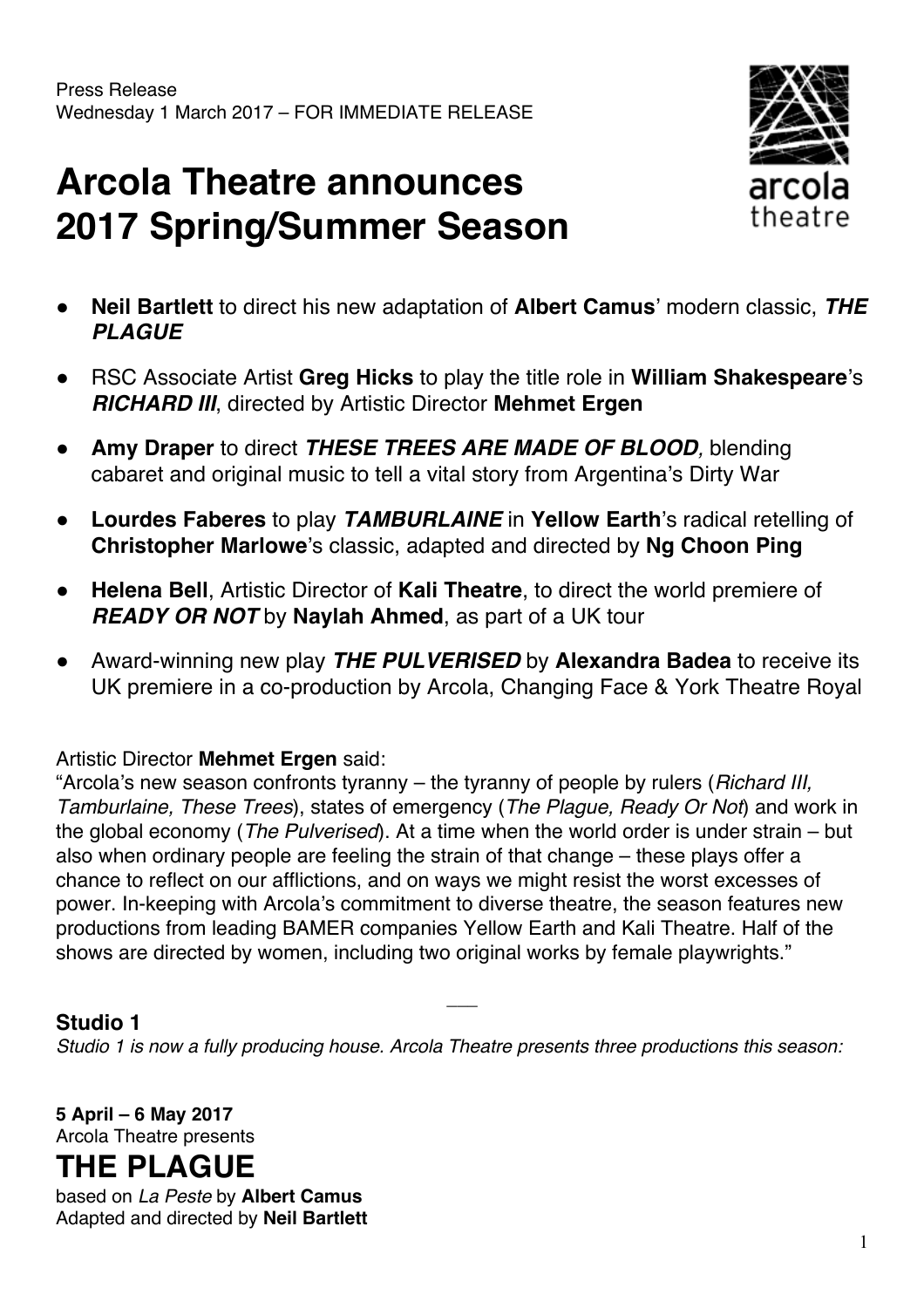*"April 29th; lunchtime. Found Mr Michel in the street outside the apartment. Walk unsteady. Eyes unnaturally bright."*

Dr Rieux is noticing things. A rat on the stairs, where it has no right to be. A sore throat becoming a fever. The first signs of panic. It all amounts to a troubling diagnosis... so what's the cure?

*The Plague* is **Albert Camus**' electrifying story about living through a time of crisis and fighting back against despair.

Written in the aftermath of the Nazis' march across Europe, it struck a powerful chord with millions struggling to understand the fascist 'plague' that had just overwhelmed them.

Now, seventy years later, multi-award-winning director **Neil Bartlett** (*Or You Could Kiss Me*, National Theatre; *Stella*, LIFT) retells Camus' classic for our own dangerous times. His frank and gripping new stage adaptation puts chaos under the microscope, and plants the germ of hope in the power of our common humanity.

 $\overline{\phantom{a}}$ Cast: Joseph Alessi, Burt Caesar, Billy Postlethwaite, Sara Powell, Martin Turner Lighting Design: Jack Weir Sound Design: Dinah Mullen

 $\overline{\phantom{a}}$ Now booking at www.arcolatheatre.com #ThePlague

Monday-Saturday at 7.30pm, Wednesday and Saturday matinees at 3pm Tickets £12-£22 (previews £10-£17)

Press contact: **Liz Hyder** (liz@lizhyder.co.uk, 07939 372 865) Press night: **11 April 2017**

**11 May – 10 June 2017** Arcola Theatre presents

## **RICHARD III**

by **William Shakespeare** Directed by **Mehmet Ergen** Cast includes **Greg Hicks**

King Edward is on the throne, and England is at peace. But don't worry - it won't be that way for long.

 $\overline{\phantom{a}}$ 

Gripping and outrageous, Shakespeare's *Richard III* is the tale of a ruthless, power-crazed misogynist who lies and cheats his way to the highest seat in the land.

Following his celebrated performances as Macbeth, Julius Caesar, Coriolanus and King Lear for the Royal Shakespeare Company, **Greg Hicks** takes on the role of the tyrant king Richard in this startling new production, directed by Arcola's Artistic Director **Mehmet Ergen**.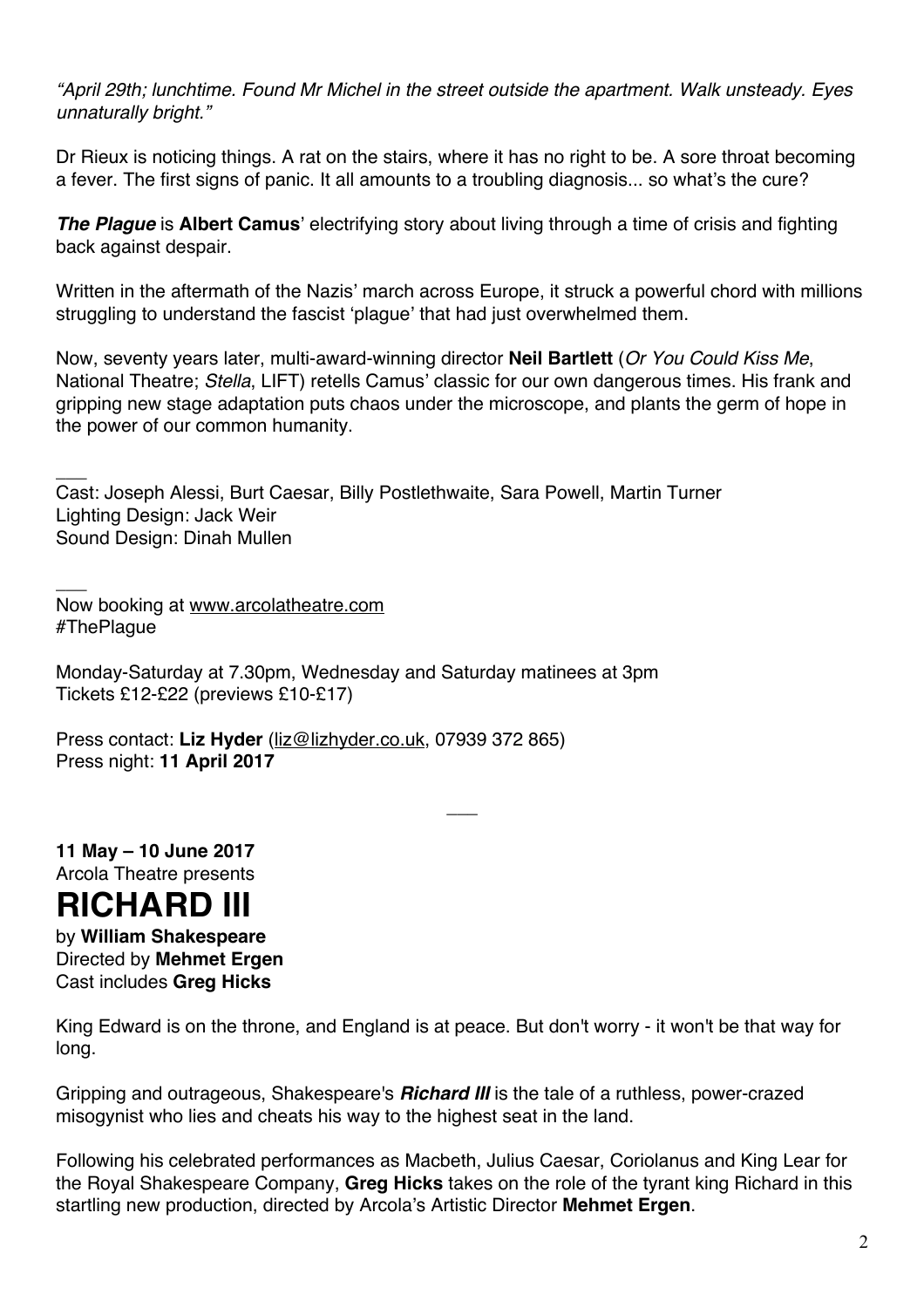*"I'll have this crown of mine cut from my shoulders Before I'll see the crown so foul misplaced."*

Further casting to be announced. Design: Anthony Lamble Lighting Design: David Howe

 $\overline{\phantom{a}}$ 

 $\overline{\phantom{a}}$ Now booking at www.arcolatheatre.com #RichardIII

Monday-Saturday at 7.30pm, Wednesday and Saturday matinees at 3pm Tickets £12-£22 (previews £10-£17)

Press contact: **Kevin Wilson** (kevinwilsonpr@gmail.com, 07884 368697) Press night: **15 May 2017**

**14 June – 15 July 2017** Arcola Theatre presents **THESE TREES ARE MADE OF BLOOD**

Book by **Paul Jenkins** Music and Lyrics by **Darren Clark** Directed by **Amy Draper** Original story by **Amy Draper, Paul Jenkins** and **Darren Clark**

*"And for our next act … The Magical Military Junta … Will make 30,000 people disappear before your very eyes."*

 $\overline{\phantom{a}}$ 

1970s Argentina. A violent, right-wing dictatorship. Thousands of citizens, seized by the authorities, have "disappeared".

Inside the country's most disreputable club, a mother is about to risk everything to find her missing daughter.

Spectacular, arresting and totally unique, *These Trees are Made of Blood* blends cabaret and original live music to tell a vital, human story from Argentina's Dirty War.

Step into Buenos Aires for this immersive theatrical experience, which pulls back the curtain on a secretive state, and shines the spotlight on a powerful act of resistance. Following a sold-out premiere in 2015, the cabaret coup reignites at Arcola for four weeks only.

 $\overline{\phantom{a}}$ Now booking at www.arcolatheatre.com #TheseTrees

Monday-Saturday at 7.30pm, Wednesday and Saturday matinees at 3pm Tickets £12-£22 (previews £10-£17)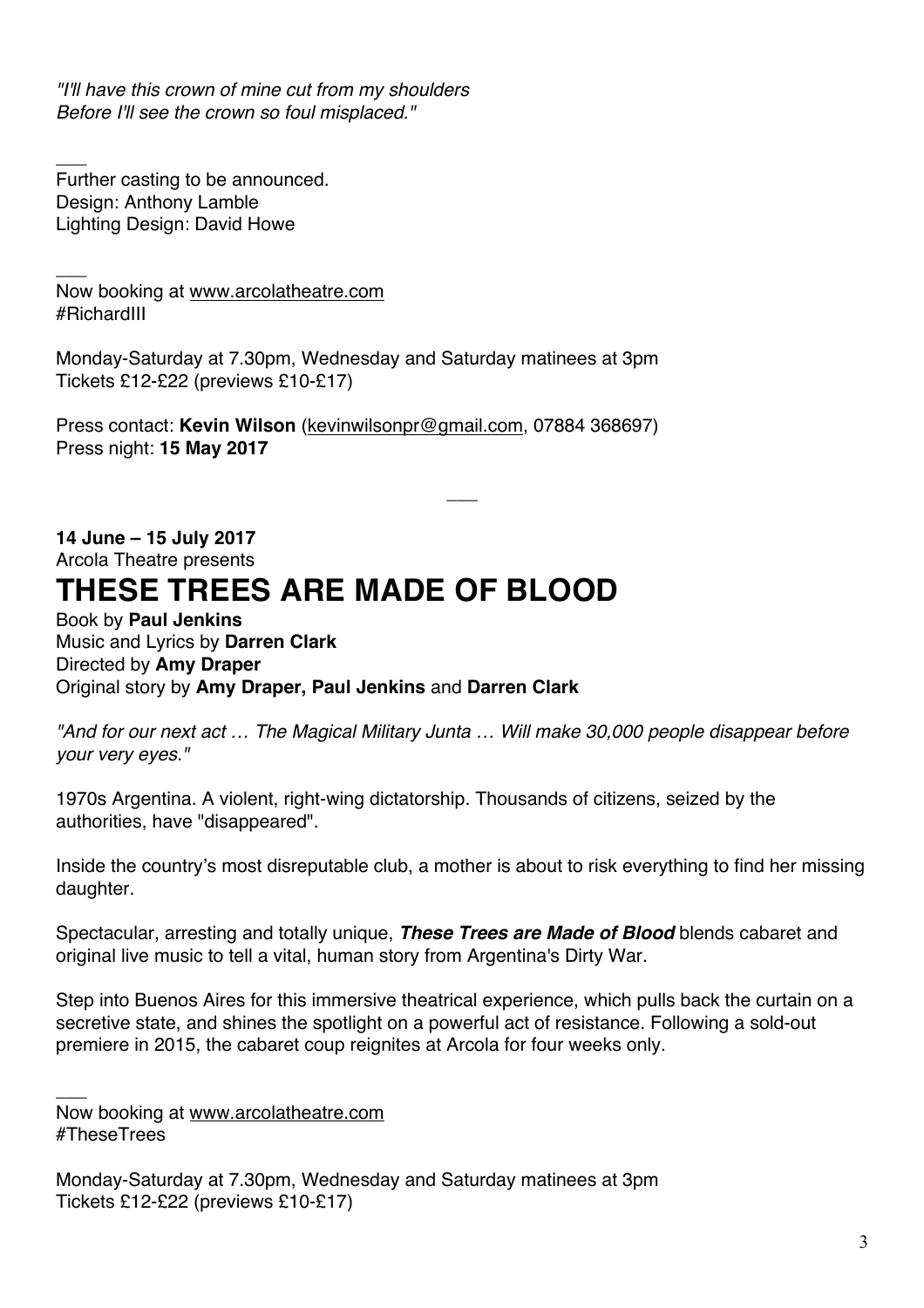Press contact: **Jack Gamble** (jack@arcolatheatre.com, 0207 503 1645) Press night: **16 June 2017**

Originally produced by Jim Croxford for Theatre Bench at Southwark Playhouse

**Studio 2**

**15 March – 8 April 2017** Yellow Earth presents **TAMBURLAINE**

by **Christopher Marlowe** Adapted and directed by **Ng Choon Ping**

A lowly shepherd rises to power – and conquers half the known world.

*Tamburlaine* is a breathtaking interrogation of power, masculinity and the limits of violence.

In his new adaptation for **Yellow Earth** theatre company, **Ng Choon Ping** directs a startling production with a British East Asian cast and live taiko drumming. **Lourdes Faberes** makes her Arcola debut as Tamburlaine.

 $\overline{\phantom{a}}$ 

As 'strongman' leaders exert their influence, and new power from the East asserts its growing dominance, **Christopher Marlowe**'s classic tale takes on a new urgency and relevance for our time.

"*I mean to be a terror to the world*"

 $\overline{\phantom{a}}$ Cast: Melody Brown, Lourdes Faberes, Fiona Hampton, Susan Hingley, Amanda Maud, Leo Wan. Live taiko drumming by Joji Hirota. Design: Moi Tran Video Design: Gillian Tan Lighting Design: Neill Brinkworth Movement: Rose Ryan Dramaturgy: Stewart Melton Creative Producer: Kumiko Mendl

 $\overline{\phantom{a}}$ Now booking at www.arcolatheatre.com #Tamburlaine

Monday-Saturday at 8pm, Saturday matinees at 3.30pm Tickets £17 / £14 concessions (previews £12)

Press contact: **Judy Lipsey** (Judy.Lipsey@premiercomms.com, 020 7292 7345) Press night: **20 March 2017**

Tamburlaine is supported by the Cockayne Foundation and the Foyle Foundation.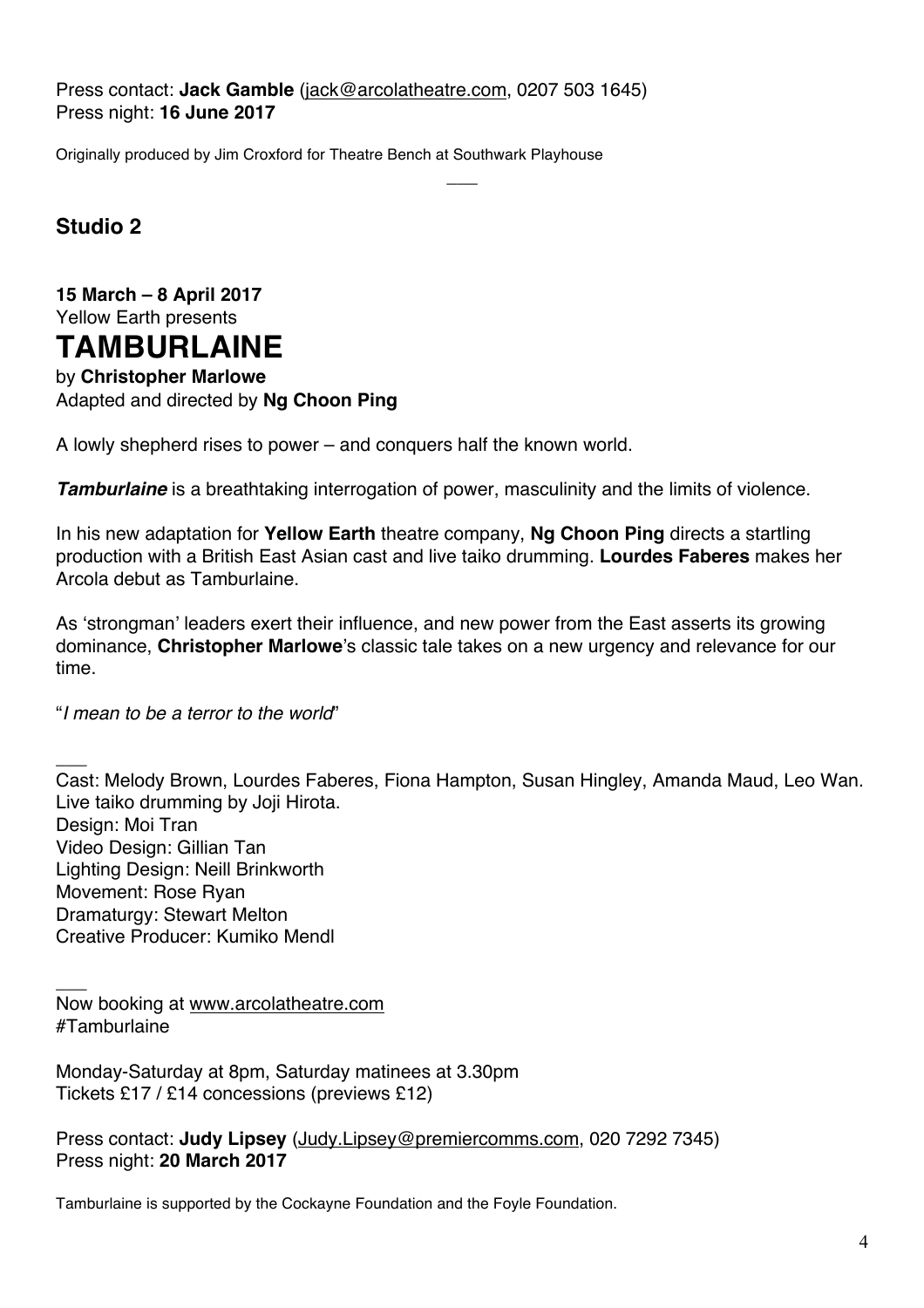### **11 – 29 April 2017** Kali Theatre presents

### **READY OR NOT**

by **Naylah Ahmed** Directed by **Helena Bell**

Why would an ordinary retired teacher take a young Muslim man hostage in her living room?

 $\overline{\phantom{a}}$ 

In this timely political thriller from **Naylah Ahmed** (winner of the Royal National Theatre Playwrights Award), an innocent encounter soon develops into a dangerous game of hide and seek with the truth.

In a world of 24-hour news, is there any escape from fear? And how can we detect the real enemy at our gates?

**Kali Theatre** has been presenting groundbreaking new theatre by South Asian women for over 20 years. New Artistic Director **Helena Bell** directs this sharp, thought-provoking world premiere, arriving in London as part of a UK tour.

 $\overline{\phantom{a}}$ Cast: Joan Blackham, Naeem Hayat, Natasha Rickman Design: Rajha Shakiry Lighting Design: Katharine Williams Video Design: Daniel Denton Sound Design: Chris Drohan

Now booking at www.arcolatheatre.com #ReadyOrNot

 $\overline{\phantom{a}}$ 

Monday-Saturday at 8pm, Saturday matinees at 3.30pm Tickets £17 / £14 concessions (previews £12)

Press contact: **Judy Lipsey** (Judy.Lipsey@premiercomms.com, 020 7292 7345) Press night: **12 April 2017**

**2 – 27 May 2017** Arcola Theatre, Changing Face and York Theatre Royal present

### **THE PULVERISED**

by **Alexandra Badea**, translated by **Lucy Phelps** Directed by **Andy Sava**

*"Stop the rat race. Stop time. Stop the money. Stop the anxiety. Stop everything that has made human beings so bitter."*

 $\overline{\phantom{a}}$ 

A quality assurance officer from France, a call centre manager from Senegal, a factory worker from China, and an engineer from Romania. Each leads a life apart, but all work round-the-clock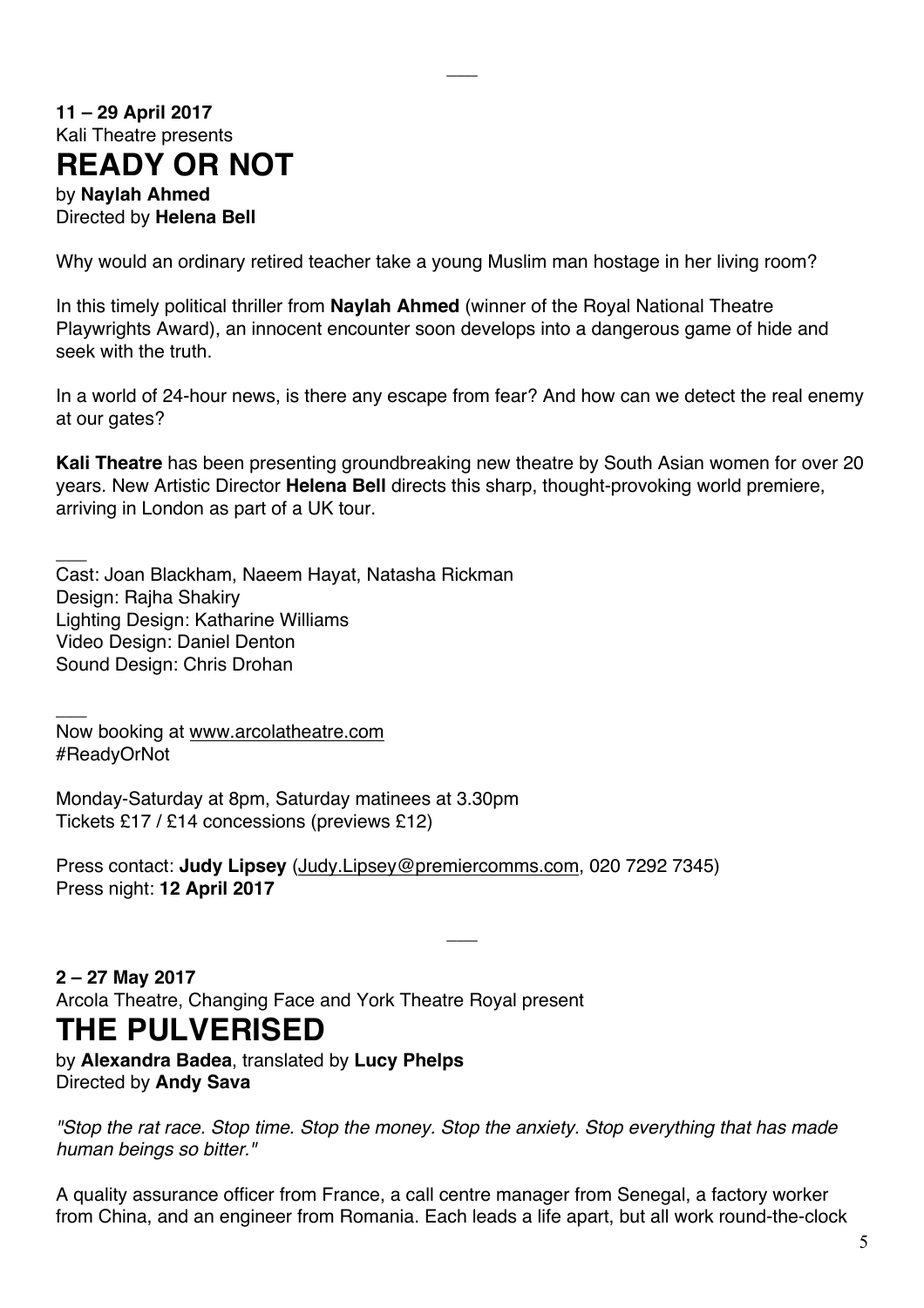for the same multinational corporation.

 $\overline{\phantom{a}}$ 

When work has no borders, what's the cost? Alexandra Badea's captivating drama is a powerful and disturbing portrait of globalisation and its far-reaching effects on our lives.

Following an explosive premiere at the National Theatre of Strasbourg, where it won the prestigious Grand Prix de la Littérature, *The Pulverised* arrives in the UK with a new English translation.

Cast: Rebecca Boey, Richard Corgan, Solomon Israel, Kate Miles Set and Costume Design: Nicolai Hart-Hansen Sound and Video Design: Ashley Ogden Lighting Design: Tom Smith Movement Director: Lanre Malaolu

 $\overline{\phantom{a}}$ Now booking at www.arcolatheatre.com #Pulverised

Monday-Saturday at 8pm, Saturday matinees at 3.30pm Tickets £17 / £14 concessions (previews £12)

Press contact: **Chloe Nelkin** (info@chloenelkinconsulting.com, 0203 627 2960) Press night: **5 May 2017**

#### **About Arcola Theatre**

Arcola Theatre is one of London's leading off-West End theatres. Locally engaged and internationally minded, Arcola stages a diverse programme of plays, operas and musicals. Worldclass productions from major artists appear alongside cutting-edge work from the most exciting emerging companies. Arcola delivers one of London's most extensive community engagement programmes, creating over 5000 opportunities every year. By providing research and development space to diverse artists, Arcola champions theatre that's more engaging and representative. Its pioneering environmental initiatives are internationally renowned, and aim to make Arcola the world's first carbon-neutral theatre.

 $\overline{\phantom{a}}$